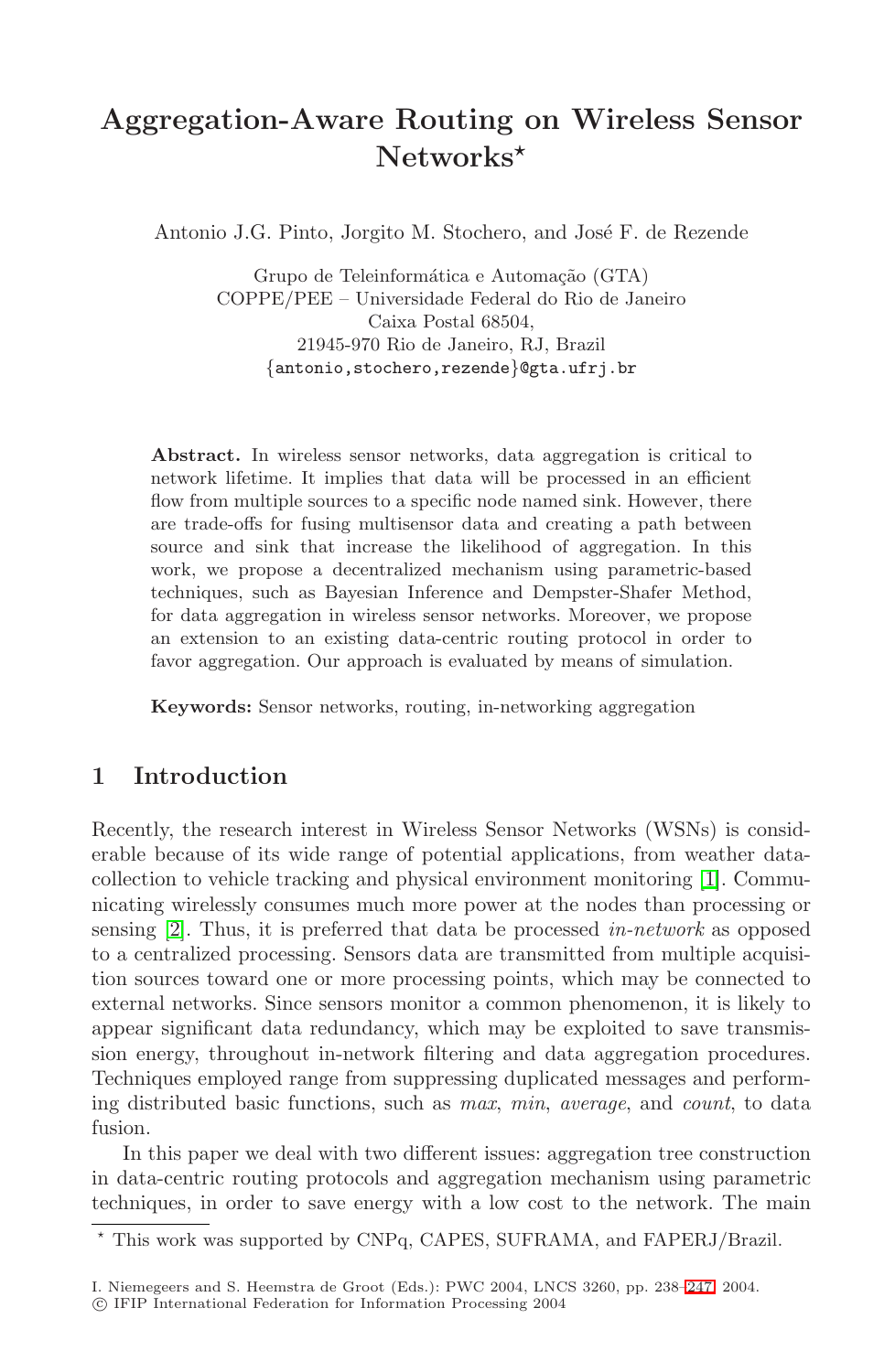motivation behind this work is to exploit the colaborative characteristics of sensor nodes to jointly estimate about a certain common sensed phenomena. The remainder of the paper is organized as follows. In section 2 we present a review of related work in routing for aggregation and aggregation techniques themselves. Section [3](#page-2-0) describes the routing protocol and the multisensor aggregation techniques proposed. Simulation results are presented in Section [4.](#page-6-0) Finally, the paper is concluded in Section [5.](#page-8-0)

#### **2 Data-Centric Routing and Aggregation**

Energy is a factor of utmost importance in WSNs. To increase network lifetime, energy must be saved in every hardware and software solution composing the network architecture. According to the radio model proposed in [\[2\]](#page-9-0), data communication is responsible for the greatest weight in the energy budget when compared with data sensing and processing. Therefore, to save energy it is better to increase data processing in order to avoid data transmission. Energy-aware routing protocols can exploit two particularities of WSNs: data redundancy and a many-to-one (sources to sink) association.

In order to *in-network aggregation* to be effective, routing protocols should use the most suitable addressing and forwarding schemes. In data-centric routing protocols [\[3,4\]](#page-9-0), intermediate nodes build forwarding tables based on interests sent by the sink and on the information provided by the sources. Source nodes are recognized based on the sort of data content they can provide (temperature, smoke presence, etc.) and in their current geographical location (if available). Thus, instead of assigning a Global Unique ID to sensor nodes, network protocols may use *attributed-based addressing*.

Other routing protocols aim at building aggregation trees from multiple sources to the sink. The NP-hard Minimum Steiner Tree gives the optimal aggregation path in terms of number of transmissions [\[5\]](#page-9-0). Authors in [\[6\]](#page-9-0) analyze three suboptimal aggregation schemes as function of two positioning models and an increasing number of source nodes. Hierarchical cluster-based routing favors aggregation in the cluster-heads and is analyzed in [\[2\]](#page-9-0). Building aggregation paths creates a trade-off between delay and energy saving.

Concerning the data aggregation mechanisms, the breadth of applications and diversity of applicable techniques [\[1\]](#page-9-0) make their study very complex. These techniques correspond to a mixture of mathematical and heuristic methods drawn from statistics, artificial intelligence, and decision theory [\[7\]](#page-9-0). The most trivial data aggregation function is to suppress duplicated messages. The aggregation techniques involve *how* to aggregate data. The basic functions of aggregation (such as *max* and *min*) are appropriate to aggregate data from multiple inputs of a same type of sensor, while fusing data from multiple kinds of sensors requires more complex methods. Some of these methods have been exploited in diverse mathematical developments, such as those called parametric techniques, like Bayesian and Dempster-Shafer Inferences. These techniques compose the data fusion model created by *Joint Directors of Laboratories Date Fusion Sub-*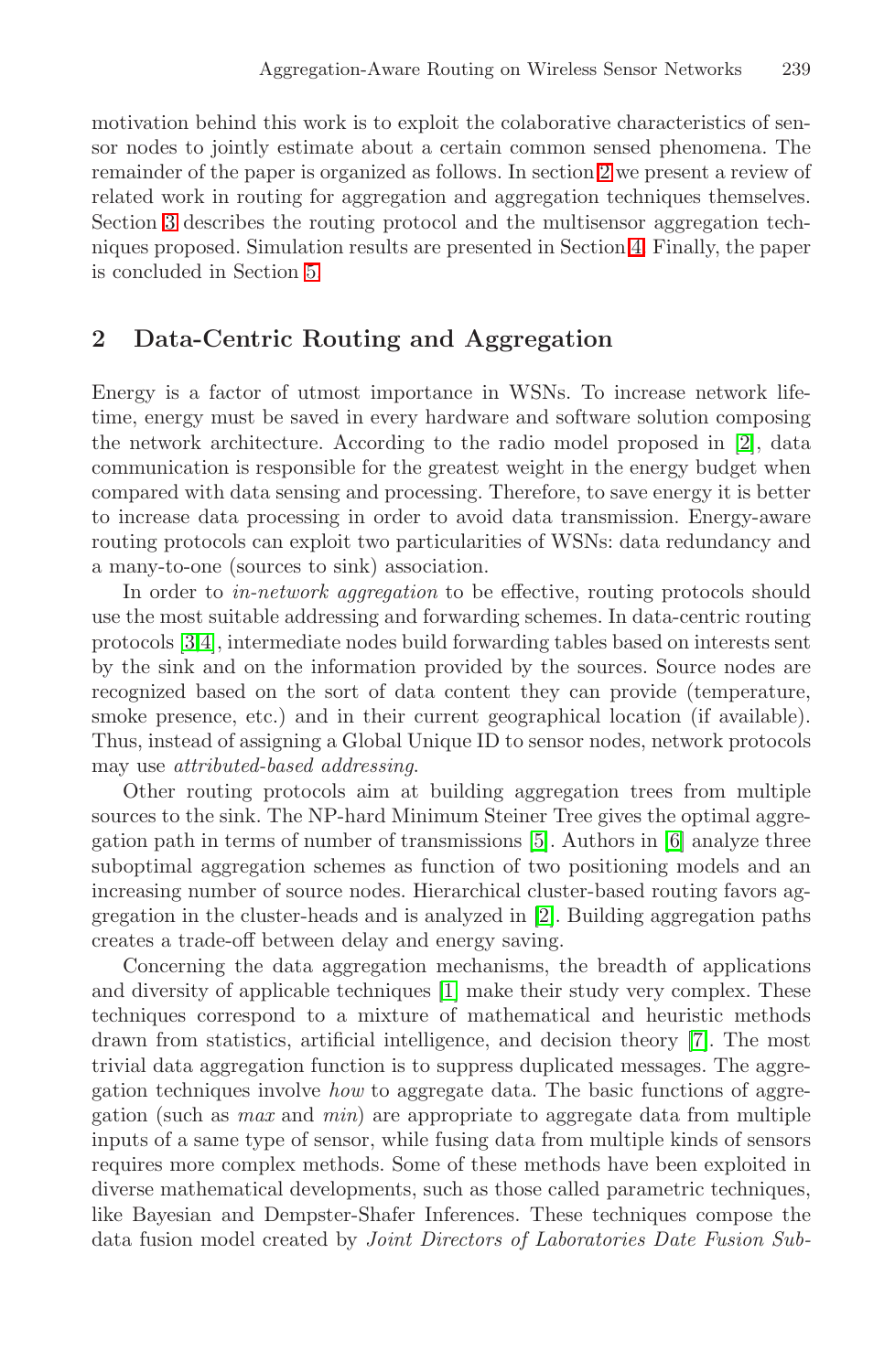<span id="page-2-0"></span>*panel* (JDL DFS) of the American Department of Defense [\[7\]](#page-9-0). JDL DFS model has been the target of several research and developments involving traditional sensors (for instance, radar and ELINT sensors). However, WSN literature has been limited only to cite the potential of these techniques. In this work, we apply parametric techniques on a data-centric routing protocol, establishing an aggregation mechanism that minimizes the negative aspects of traditional approaches.

## **3 Aggregation-Centric Routing and Multisensor Data Aggregation**

This work addresses different aspects of aggregation in WSNs. These aspects involve the use of routing protocols and filtering mechanisms implemented in the sensor nodes to save energy. In this paper, we propose an extension to an existing data-centric routing protocol in order to increase the likelihood of aggregation without incurring in the overhead related to aggregation tree building and maintenance. In addition, an aggregation mechanism, using parametric techniques, with the minimum of losses in terms of delay, scalability and robustness.

#### **3.1 Privileged Aggregation Routing (PAR)**

The data-centric routing protocol used is the Directed Diffusion proposed in [\[3\]](#page-9-0), which allows application specific processing within the network. Data is named using attribute-value pairs. The sink performs *interests* dissemination to assign sensing tasks to the sensor nodes. This dissemination sets up *gradients* in order to draw data that match the interest. Events (data) start flowing towards the originators of interest along multiple paths. The sink *reinforces* one particular neighbor from which it receives the first copy of the data message. Intermediate nodes using the same criterion reinforce their respective neighbor. This approach privileges lower delay paths, while it does not necessarily lead to the establishment of better aggregation paths.

We propose a new scheme to reinforce neighbors. The idea is to use the same localized interactions of Directed Diffusion and exploit its filtering architecture, described in [\[8\]](#page-9-0), to build an empirical aggregation tree in the network. The diffusion filter architecture is a software structure for a distributed event system that allows an external software module, called *filter*, to interact with the Directed Diffusion *core* and modify its routing capabilities to influence how data is moved through the network. In this work, Directed Diffusion is modified to reinforce intermediate nodes with greater potential to combine data from different sources. After these nodes are found and included in the source-to-sink path, distributed estimation algorithms are used to efficiently aggregate network traffic into a reduced number of higher delay data messages.

A sensor node has potential for aggregation if it receives, in a timely manner and from different sources, data messages with the same attributes (*e.g.* temperature), but not necessarily the same values. Data fusion will depend on the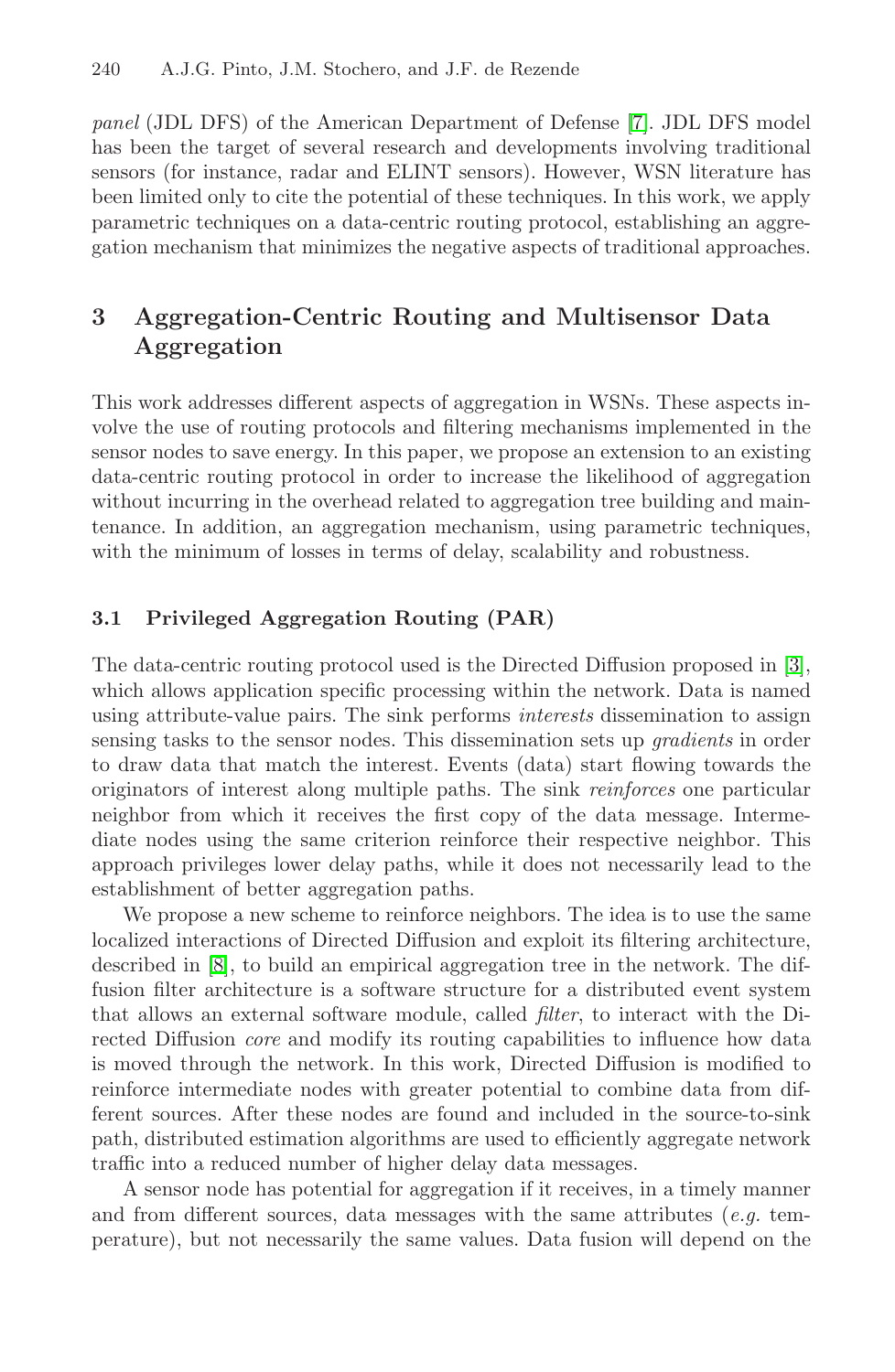aggregation function used. We consider a path efficient if the number of aggregation nodes is higher and these nodes are closer to the sources. By selecting these paths, we trade an increase in delay and in processing time for a reduced number of transmissions, while limiting measurement accuracy loss. To identify and select these better paths, we added a software module to the Directed Diffusion implementation available on ns-2 [\[9\]](#page-9-0). We named this module *PAR filter* (Privileged Aggregation Routing filter). Our filter acts on the data messages used for route discovery and path setup, i.e. *exploratory* data messages.

Instead of immediately forwarding the first received exploratory data message toward the interest message originator, the PAR filter sets up a timer associated to this message and compares it with other messages received before the timer expires. To perform the comparison, three attributes were added to the message header, namely *distance to source*, *aggreg nodes* and *aggreg ID*. The first contains the number of hops between the source and the first aggregation node, indicating how far is the aggregation point from that specific source of information. The second stores the number of aggregation nodes in the path followed by that exploratory data message. Finally, *aggreg ID* keeps an indication of which of the sources in the network are included in the aggregation path.

Messages received from a particular neighbor with the highest *aggreg nodes* and the lowest *distance to source* values are chosen to be forwarded, even if they are received later than other messages, which are discarded. The last field (*aggreg<sub>ID</sub>*) is used to avoid computation of the same source twice in the aggregation path, which would give erroneous numbers for *aggreg nodes* and could jeopardize our mechanism for route selection. Because a node does not have global knowledge of the topology, an exploratory data message from a specific source could have been aggregated two hops away, and the current node has no means of knowing this. The only way to provide the information of which sources are included in the *aggreg nodes* computation is to pass this information along with the message. If the *aggreg\_ID* of the received message matches the messages already in the node, then the current message is not aggregated.

The route selection mechanism works in two phases. The first one occurs when an exploratory data message arrives. It is compared with similar messages already stored in the filter to check if it is a candidate for aggregation or to be discarded. Messages are candidate for aggregation if they respond to the same interest come from different sources and have not been previously aggregated, as shown by their *aggreg\_ID*. When two candidates are found, their aggregation parameters are updated to reflect this. To discard a message, the PAR filter checks aggregation parameters of messages that come from the same source, preserving messages with better parameters and discarding the others. The comparison is made using the *aggreg nodes*(higher is better) and *distance to source* (lower is better) values, in this order. If a message is to be kept, a timer is set before transmission. Otherwise, it is deleted. When the timer for a specific message expires, the second phase begins. Now, a double check is performed to identify any modification in the message queue, and then the better message is sent back to the diffusion core.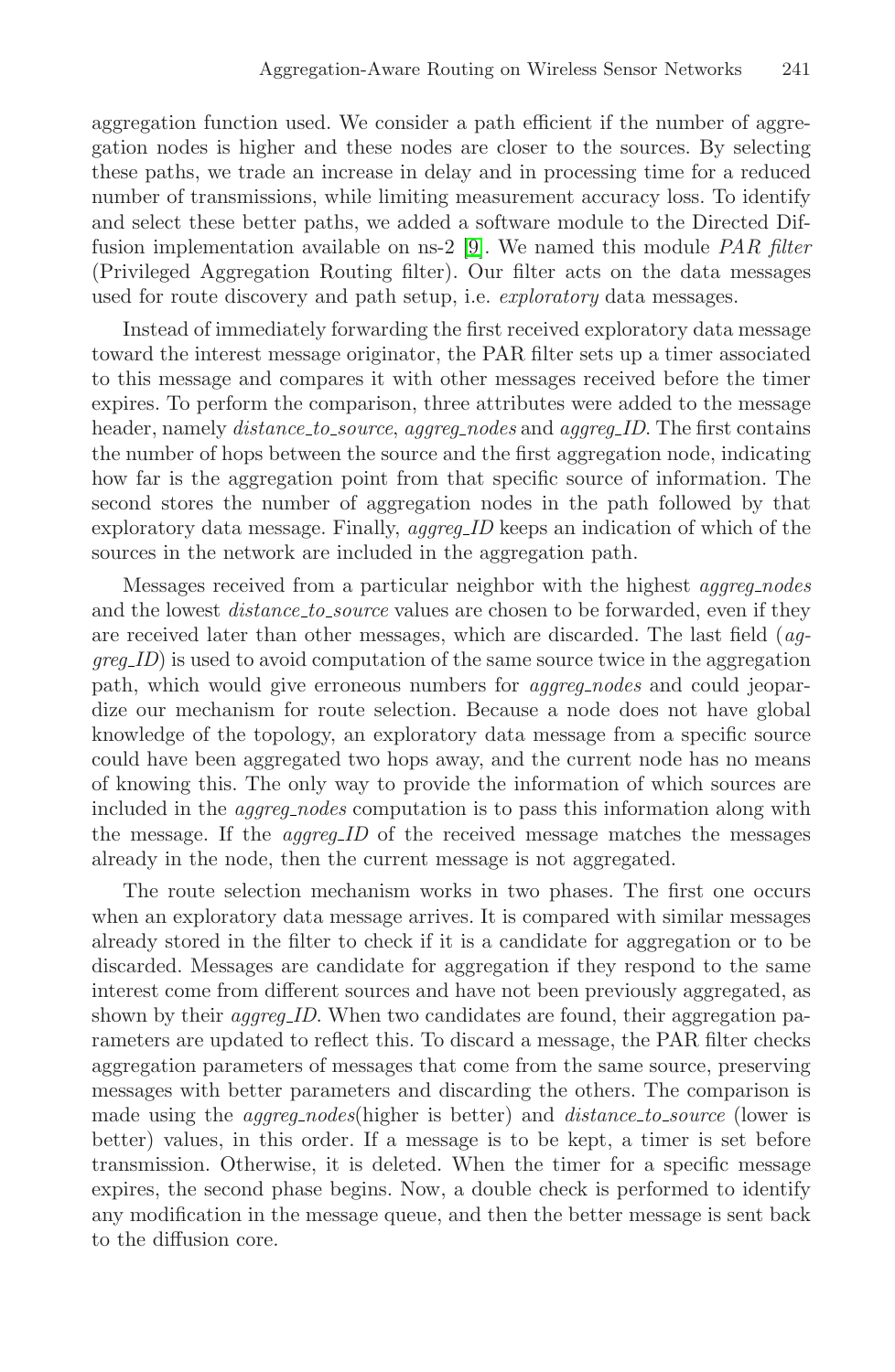The Directed Diffusion routing module will act as it normally does, except that now it receives different exploratory data messages than before, with better aggregation parameters, thus different neighbors are reinforced. These neighbors are the ones we chose to privilege aggregation. For instance, suppose a node has two neighbors, *a* and *b*, from which it receives similar messages, using the criteria discussed above, and the message from *a* arrives first. Normally, the *a* message (low latency) would be forwarded and the *b* message would be discarded. With the PAR processing, it could be identified that the *aggreg nodes* value of *a* is 1, indicating it conveys aggregated information from two distinct sources, where the *aggreg nodes* value of *b* is 2, indicating an aggregation of three sources. The PAR filter would then discard *a* and forward *b* to the next node.

This process continues in every intermediate node in the path until the sink is reached and the desired (aggregated) routes are reinforced. Empirically, intermediate nodes in the reinforced path receive similar data messages, candidates for aggregation, from different sources. These intermediate nodes are the closest to these sources, which presents the greatest gains in terms of a reduced number of transmissions. The aggregation timer can be used to adjust the desired latency to the number of transmissions ratio. A small timer implies low latency, while a larger timer reduces the number of transmissions with the cost of higher latency. After the desired routes were established, another software module must be attached to the nodes of the sensor field to act on the *data* messages and to aggregate and suppress redundant information. In the remainder of this work, we present two aggregation filters, one using Bayesian Inference (Bayes Filter) and another the Dempster-Shafer Inference (DS Filter).

#### **3.2 Distributed Multisensor Aggregation**

In order to reduce the impact of multisensor data aggregation in the WSN, we propose a distributed aggregation mechanism. In such mechanism, aggregation occurs locally at each node on the basis of available information (local observations and information communicated from neighboring nodes). Data does not need to be held at any node in order to be combined, and in this sense it differs from traditional store-and-forward techniques. The result is a distributed processing in the network, which favors scalability and a reduction of transmissions, without occurring in increase of the latency.

The aggregation mechanism starts after the definition of source-to-sink routes, as illustrated in the figure [1.](#page-5-0) The aggregation procedure consists of keeping a copy of the last evidence received in each node (in the source-to-sink path). This evidence can be used for aggregation for a period  $T_v$ , as illustrated in the figure 1(a), which defines the valid time of the evidence. To prevent data aggregation of the same sensor, the parameter  $T_v$  must be inferior to the lesser interval of data transmission  $(I_t)$  from the sources. Another parameter to be adjusted is the discard time of the messages  $T_d$ , illustrated in figure 1(b). This parameter defines the period in which aggregate messages can be considered redundant, and therefore discarded. Finally, in the case of Dempster-Shafer aggregation, the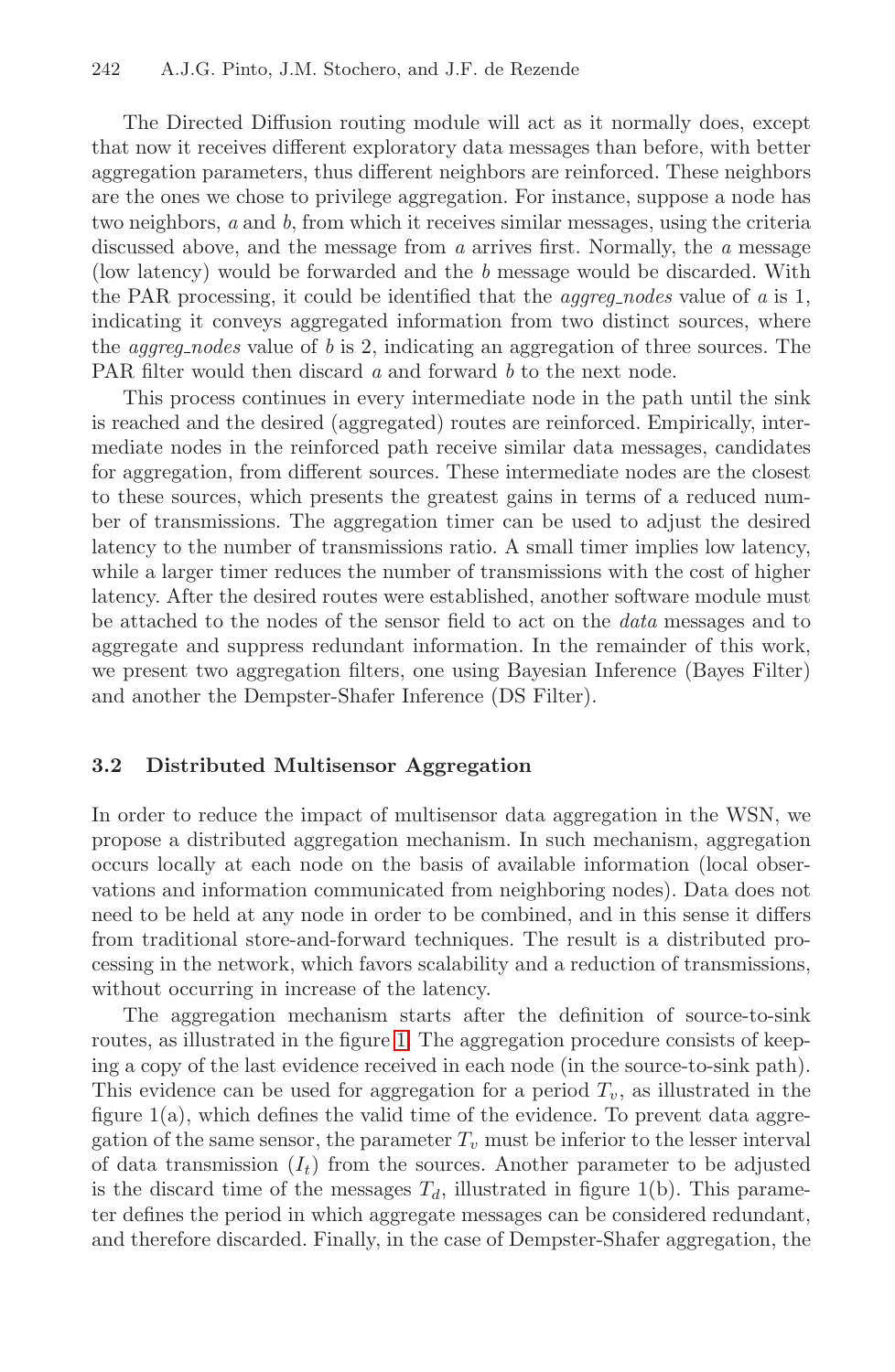<span id="page-5-0"></span>

**Fig. 1.** Parameters of the Aggregation Mechanism.

parameter C defines the admitted maximum variation for the degree of certainty of the messages (in an interval  $T_d$ ).

When a data type message arrives in the node it is forwarded to the aggregation filter. The first step consists of verifying valid evidences in the cache. This is done comparing the difference between current time and the evidences arrival time with  $T_v$ . After that, the message's content is read to identify which evidences are being sent. After these procedures, the evidences (local and received) are combined, generating a new message. Then, the cache is updated with the most recent evidences. The new message could be forwarded to Gradient filter or simply discarded, if identical (or without significant changes) when compared with the previous message, within interval  $T_v$ .

The nodes carry out aggregation by combining data fusion based on parametric techniques with removal of redundant messages. Such techniques allow a direct mapping between the evidences detected by sensors with events of interest, which is simplified by the data centric addressing schema of Directed Diffusion. The aggregation methods have been implemented in the Bayes (Bayesian Inference) and DS (Dempster-Shafer Inference) Filters, which were software modules added to the protocol.

The Bayesiana Inference [\[7\]](#page-9-0) was implemented in the **Bayes Filter**. Bayesian Inference is a statistical-based data fusion algorithm based on Bayes' rule (equation 1) that provides a method for calculating the conditional or a posteriori probability of a hypothesis being true given supporting evidence detected by sensors.

$$
p(H_i|E) = \frac{p(E|H_i)p(H_i)}{\sum_{i}[p(E|H_i)p(H_i)]}
$$
(1)

**DS Filter** implements data aggregation based on Dempster-Shafer Inference [\[10\]](#page-9-0). This technique can be considered as a generalization of the Bayesian Infer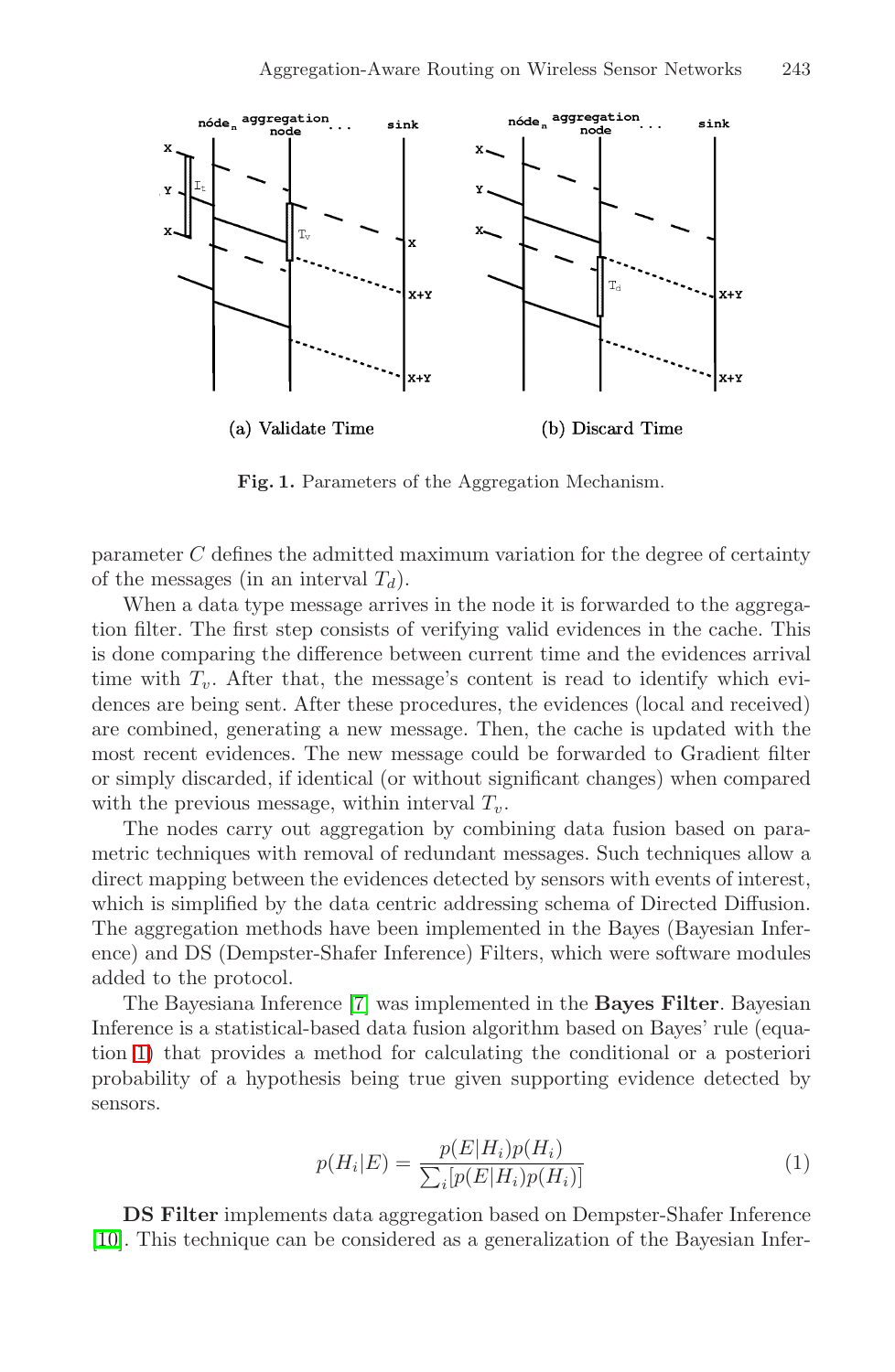<span id="page-6-0"></span>ence, being used when the sensors contribute with information (called propositions) that cannot be associated the one hundred percent of certainty. Knowledge from multiple sensors about events are combined using Dempster' rule (equation 2) to find the intersection or conjunction of the proposition (for instance,  $(e_1)$  and the associated probability, denoted by  $m_i$ . This combining rule can be generalized by iteration if we treat  $m_j$  not as sensor  $S_j$ 's proposition, but rather as the already combined (using Dempster-Shafer combining rule) observation of sensors.

$$
(m_i \oplus m_j)(e_1) = \frac{\sum_{E_k \cap E_l = e_1} m_i(E_k) m_j(E_l)}{1 - \sum_{E_k \cap E_l = \emptyset} m_i(E_k) m_j(E_l)}
$$
(2)

#### **4 Simulation Results**

In this section, we describe the results obtained with our simulation model implemented in the ns-2 simulator [\[9\]](#page-9-0). In this evaluation, we used two different scenarios. In the first one, a certain number of sensor nodes are randomly distributed over a sensor field of size 1000m x 1000m. The second scenario uses a grid topology where each node is spaced 150m from its neighbors. In both scenarios, all nodes have a transmission range of 250m and the interval between data messages sent by the source nodes is of 1 second. Due to space constraints, some of more detailed simulations and analysis have been omitted.



(a) Directed Diffusion alone



(b) Directed Diffusion  $+$  PAR

y Agreggation<br>  $\bigcirc$  +  $\bigcirc$  +  $\bigcirc$  +  $\bigcirc$  Agreggation  $000000000$  $\bullet$  0000000 9 9 Source

Source<br>
<sup>9</sup><br>
9 A A C C C C C C C <sup>Source</sup>

००००००००० 000000000

(c) Directed Diffusion + PAR - alternate routes

**Fig. 2.** Preferred and Alternate Routes.

The first step in the simulation involves route discovery. We tested a 100 nodes grid topology with and without the PAR filter. We found, as expected, that routes discovered by directed diffusion, without PAR, followed independent paths, where preferred and alternate routes can be observed. Figure  $2(a)$  shows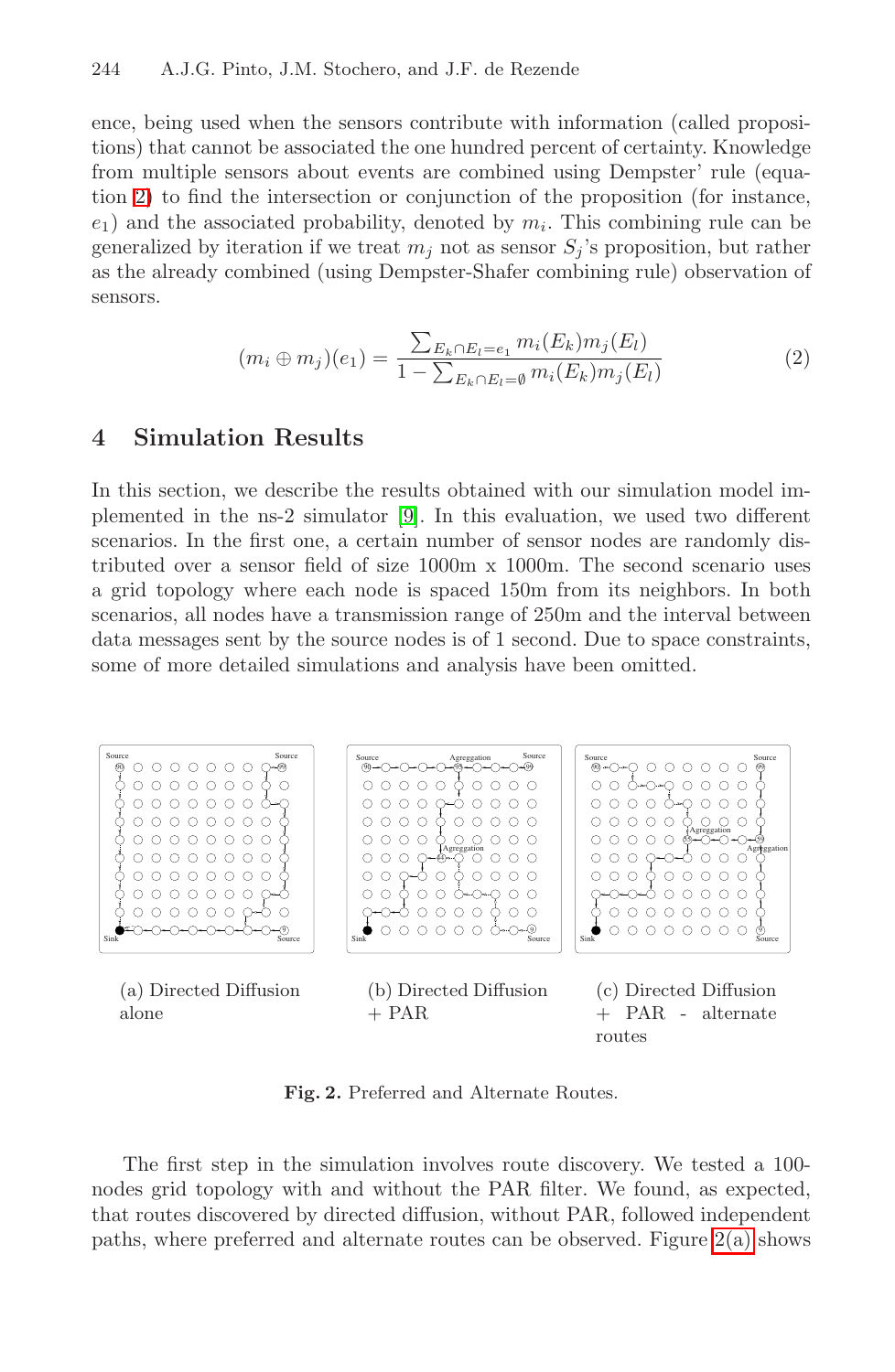the preferred routes for each source. The alternate paths can be explained as a way to keep the energy balance in the network, avoiding early depletion of the nodes involved in the preferred path. When the PAR filter was added, we found new preferred routes. These routes alternate always looking for aggregation nodes, as we can observe in Figures [2\(b\)](#page-6-0) (node 95) and [2\(c\)](#page-6-0) (node 55).



(a) Number of Aggregating Nodes

(b) Average Distance from Aggregating Nodes to the Sources

Fig. 3. Aggregation in the N x N grid.

Figure 3 shows the impact of these new routes in the aggregation parameters. Figure 3(a) shows the number of aggregating nodes for different grid sizes, and Figure 3(b) their average distance to the sources. We may observe that the PAR filter increased the number of aggregating nodes for all grid sizes, while reducing their distance to the sources. As discussed in section [3,](#page-2-0) we expect that the larger number of aggregation nodes will reduce the number of messages received at the sink, while the small distance from the aggregation point to the sources will reduce the number of hops in the network.

To verify the impact of the aggregation timer in the route discovery, we increased its value in successive rounds of simulation. The timer is important for the PAR filter to collect neighborhood information to decide on best aggregation path. However, it increases the route discovery latency, calculated by the difference between the time of arrival of the first positive reinforcement in the source node and the first corresponding exploratory data sent by the same source. Figure [4](#page-8-0) shows this metric as function of the aggregation timer. In larger grids, the timer influence is even larger since the route discovery messages pass through a greater number of nodes. A timer comprised around 0,5s proved to be a good balance between efficient aggregation trees and route discovery latency.

Energy savings are compared through the use of Bayes and DS filters in two simulation scenarios. In the first one, we use the Bayes filter in the grid topology and we vary the grid size. The second scenario uses the DS filter and a random topology for a varying number of nodes. In both scenarios, the number of sources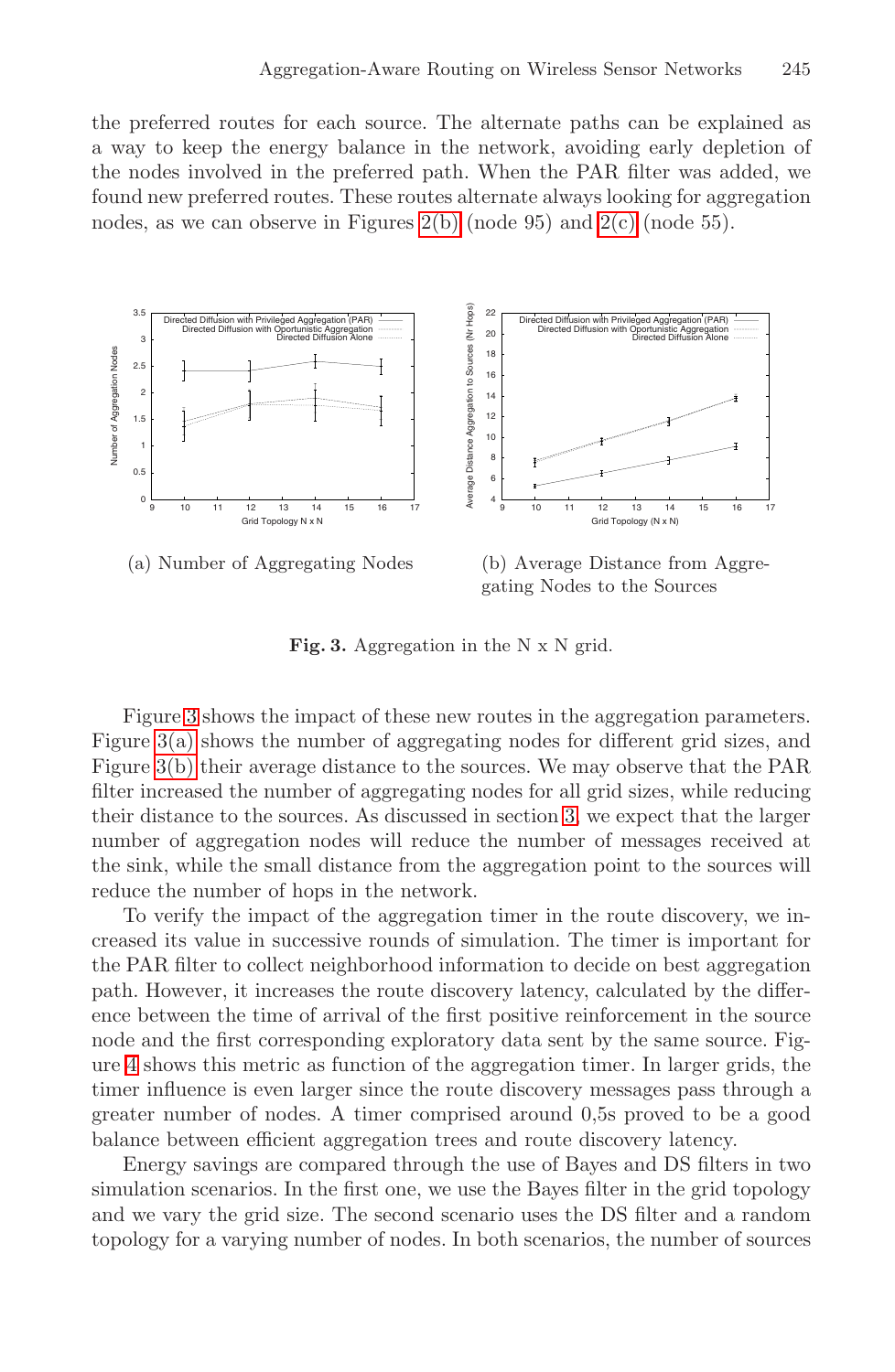<span id="page-8-0"></span>

**Fig. 4.** Route Discovery Latency Versus Timer.



**Fig. 5.** Total Number of Hop-by-Hop Transmissions.

is constant and equal to five. The total number of transmissions used to send the same amount of information from the source to the sink as function of grid size and the number of nodes is shown in Figure 5. The longer is the route the larger is the number of hops even with the same number of messages arriving at the sink. Normally, the routes obtained with the PAR filter are longer than the ones with the pure Directed Diffusion since the former moves away from shorter routes in order to find aggregation nodes. So, it is important to find efficient aggregation trees to reduce the number of hops. The results of Figure 5 show the impact of bringing the aggregation points near to the sources, which produced a considerable gain in this performance metric. Once the sources were far away from the sink, for bigger grids the aggregation benefits increased, because much less hops were necessary to convey information to the sink.